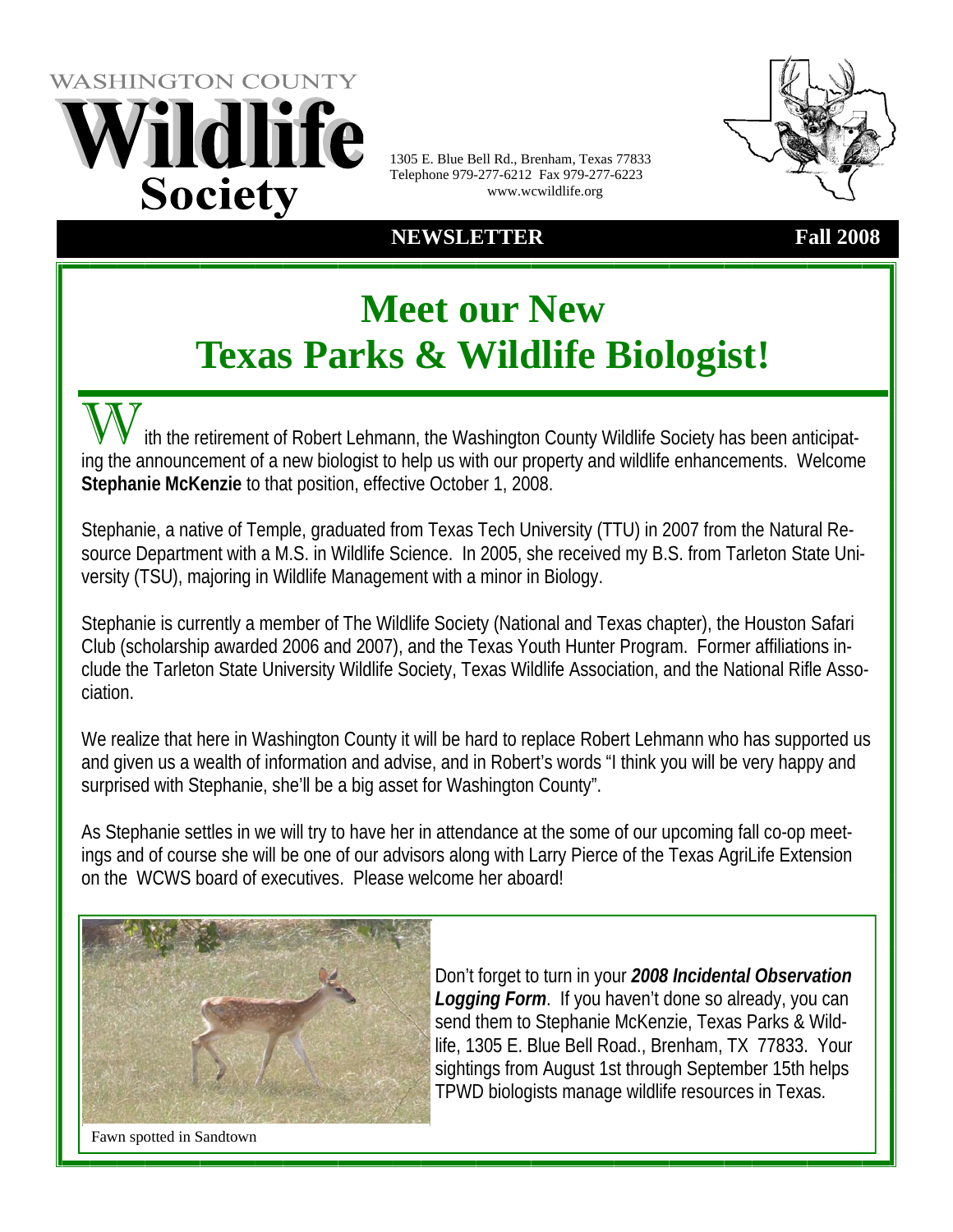# **WASHINGTON COUNTY** Vildlife **Society**

# *OFFICERS:*

Sara Byman, Society President, (979), 830-8555 Russell Borgstedte, Society Vice President, (936) 878-9933 Richard Thames, Society Treasurer, (979) 278-3053 Monterey White, Society Secretary, (979) 836-3418

# *WMA DIRECTORS:*

**Greenvine WMA** 

Sara Byman, Director, (979) 830-8555, sara@kangablue.com Weldon Moeller, Vice-Director, (979) 277-2677

**Sun Oil Field WMA** 

Mike Busby, Director, (979) 836-5233 Colby Finke, Vice-Director, (979) 836-1041

### **Rocky Creek WMA**

Bill Kenisell, Director, (713) 446-2142, wkenisell@hotmail.com Waldo Nienstedt, Vice Director, (979) 289-2393

# **Post Oak WMA**

Russell Borgstedte, Director, (936) 878-9933, russborgstedte@earthlink.net Tommy Holle, Vice-Director, (936) 878-2774

### **Sandtown WMA**

Jennifer Mohr, Director, (979) 278-3394, mohr@industryinet.com Richard Thames, Vice-Director, (979) 278-3053, rbthames@industryinet.com

**Mt. Vernon WMA**  Greg Schomburg, Director, (979) 836-2568

# **New Years Creek WMA**

Monterey White, Director, (979) 836-3418, whiteoakfarm@att.net Dave Redden, Vice-Director, (936) 878-1988, dredden@mssblue.net

# *RESOURCE CONTACTS:*

Larry Pierce, County Extension Agent-Agriculture/ Natural Resources, (979) 277-6212, lw-pierce@tamu.edu Stephanie McKenzie, Texas Parks and Wildlife Department – Wildlife Biologist, (979) 277-6297 Ann Thames, WCWS Office Secretary (979) 203-3455, semahta@yahoo.com

# **President's Remarks**

hope all of you weathered the storm without any problems. My ponds are still low but the fall rains should be on the way. The morning chill in the air is nice. Many thanks to those who attended our WCWS Semi-Annual meeting and heard Robert Lehmann detail the changes in wildlife and wildlife habitat in Washington County over the last thirty years. He has retired but will still be available to consult with us about maintaining wildlife habitat on our property.



Be sure to watch for dates and locations being set for individual Wildlife Co-op fall meetings. Your Directors and Vice-Directors are choosing programs and dates now. We have had many new members join WCWS this year including two Lifetime Members. Please continue to get the word out to your neighbors about our organization. You can pick up trifold brochures that include an application form at the Extension Office to help you get the word out.

Join me in welcoming our new wildlife biologist, Stephanie Mckenzie. We hope to have her at some of our small co-op meetings this fall. As always, keep checking the website www.wcwildlife.org for breaking news.

We have a birding excursion planned for the spring with details being arranged now so watch for information on this exciting outing on the web page and in the next newsletter!

Enjoy the cooler weather!

Sara Byman

President, Washington County Wildlife Society

# **Fourth Annual Youth Shooting and Hunter Safety Event**

**October 22 -** Nails Creek State Park, Lake Somerville. Local high school students involved in wildlife and agriculture classes are invited to come out for a fun, safe, handson opportunity to learn about hunter ethics and safety and give them the opportunity to shoot different types of firearms and bows. Students are placed in small groups and rotated through eight stations where they receive one-on-one instruction. Students will also enjoy a picnic lunch provided by Washington County Wildlife Society. It takes a lot of people to put on this event and any interested volunteers will be welcome. Contact us at info@wcwildlife.org or call (979) 277-6212.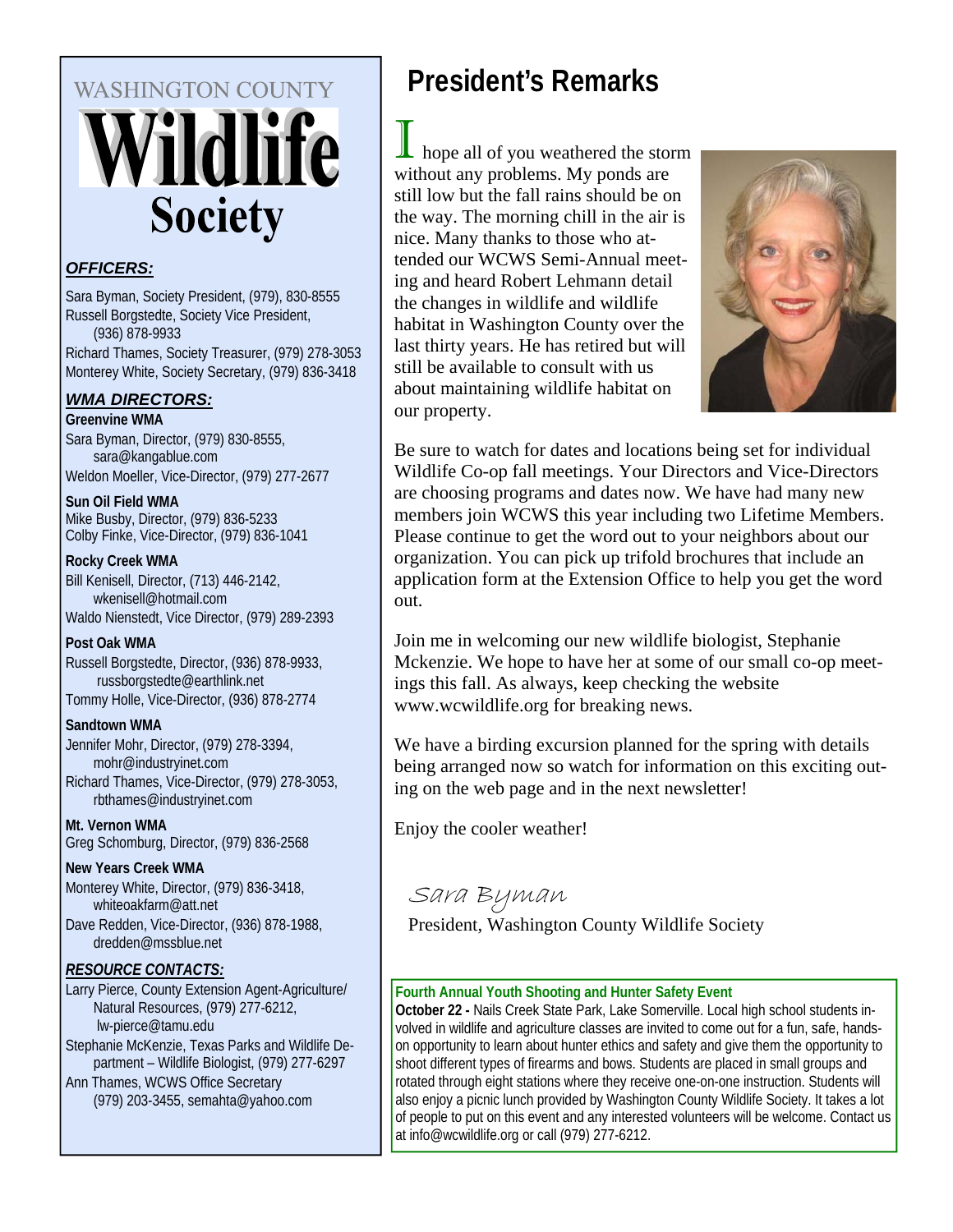# **Disking For Wildlife**

isking is a method of soil disturbance that encourages the growth of forbs (commonly called weeds or wildflowers) and other annual plants. Common seed producing forbs enhance through disking include croton (dove weed), sunflower and ragweed. Many forb seeds are present in the soil and only require shallow disking to germinate.

The best method of disking for wildlife is long strips 15 to 30 feet in width. These strips should be adjacent to wooded areas or

meander through natural cover. The second year in a disk program a new strip adjacent to the first year's disked area should be selected. Thereafter, the strips should be disked in alternative years, This creates a more diverse plant community by maintaining different stages of re-growth.

The optimum time for disking is October through February. It is important to disk before spring green-up or forb growth my not be promoted. Care should be taken to avoid areas where disturbance may cause erosion to occur.

# **Food Plots for Wildlife**

*By Robert Lehmann, TPWD*

he planting of supplemental food plots for wildlife seems to be a practice that is welcomed by most landowners and land managers who are interested in wildlife management. A well planned food plot can provide as much as 4 to 5 tons of forage per acre. However, the maximum benefits can only be obtained if the food plot is a compliment to the native vegetation. Food plots should be available when native vegetation is lacking or is low in nutritional value. These "stress periods" normally occur in late summer and late winter. September is the time to start preparing to plant cool season plots. The success of the plot depends on the land managers ability to correctly choose an appropriate seed variety, plant in a suitable site and use the correct planting procedures. Some considerations before you plant may include: Where should I plant? What should I plant? When should I plant? How should I plant?

*Where:* Best if plots are located adjacent to some type of escape cover and in good soils. If possible, use separate areas for warm season and cool season food plots. The size of the plots should be one to five acres for every hundred acres of habitat present. Several smaller plots spread throughout an area is better than one large plot. Long narrow plots are better than wide ones. Food plots should be fenced to exclude cattle with the bottom wire eighteen inches from the ground. It is not recommended to plant plots near public roads since they might encourage illegal hunting.

*What:* A combination of Wheat and Austrian winter peas works very well. Wheat is preferred over oats only because of its seed producing capability. Wheat tends to have a longer lasting erect stubble that will hold the seed longer into the summer. This seed is consumed throughout the year by many different bird and wildlife species. Many times in a dry summer condition, wheat can be left to stand all year and resprouting will occur by shredding and lightly disking each September. Clover plots are some of the most preferred, however special care should be taken in selecting the proper variety of clover to coincide with your soils pH. Many varieties of clover will reseed and have extended growing seasons that can possibly extend into the summer months. There are many

commercially produced specialty mixes available that will work well, but often at a much higher price.

*When:* Planting of cool season plots should be planted September 15th through October 15th depending on available soil moisture.

*How:* Wheat and winter peas are fairly simple to plant; the site should be shredded and disked or tilled to create a clean seedbed. Approximately 25 lbs of wheat and 25 lbs of winter peas should be planted per acre. The seed should be evenly spread over the area by a commercial seeder or even by hand depending on the size of area to be planted.

Seeds should then be lightly covered with a disk or some type of drag to insure ground to seed contact. The end results should be a planting depth around 1 inch deep. One of the most common mistakes in planting is getting the seed in too deep. Clovers should never be disked in or planted deeper than ½ inch deep. On well-prepared seedbeds or loose sandy soils, clovers can be planted directly on top of the soil without dragging or redisking to cover the seed. Clovers should be inoculated to increase nitrogen fixation that will aid in improving soil quality over time. Plots will need to be fertilized correctly to realize the full benefit. Soil test should be taken to determine the lime and fertilizer requirements.

*Finally:* Food plots are no way a cure-all for poor habitat management. Without consideration of the native food source and cover requirements for wildlife, food plots will not provide the adequate nutrition needed by most wildlife species on a daily basis.

If you have any questions about habitat management on your property please feel free to contact Texas Parks and Wildlife (979) 277-6297 or the Washington County Extension Office Annex at 1305 E. Blue Bell Road.